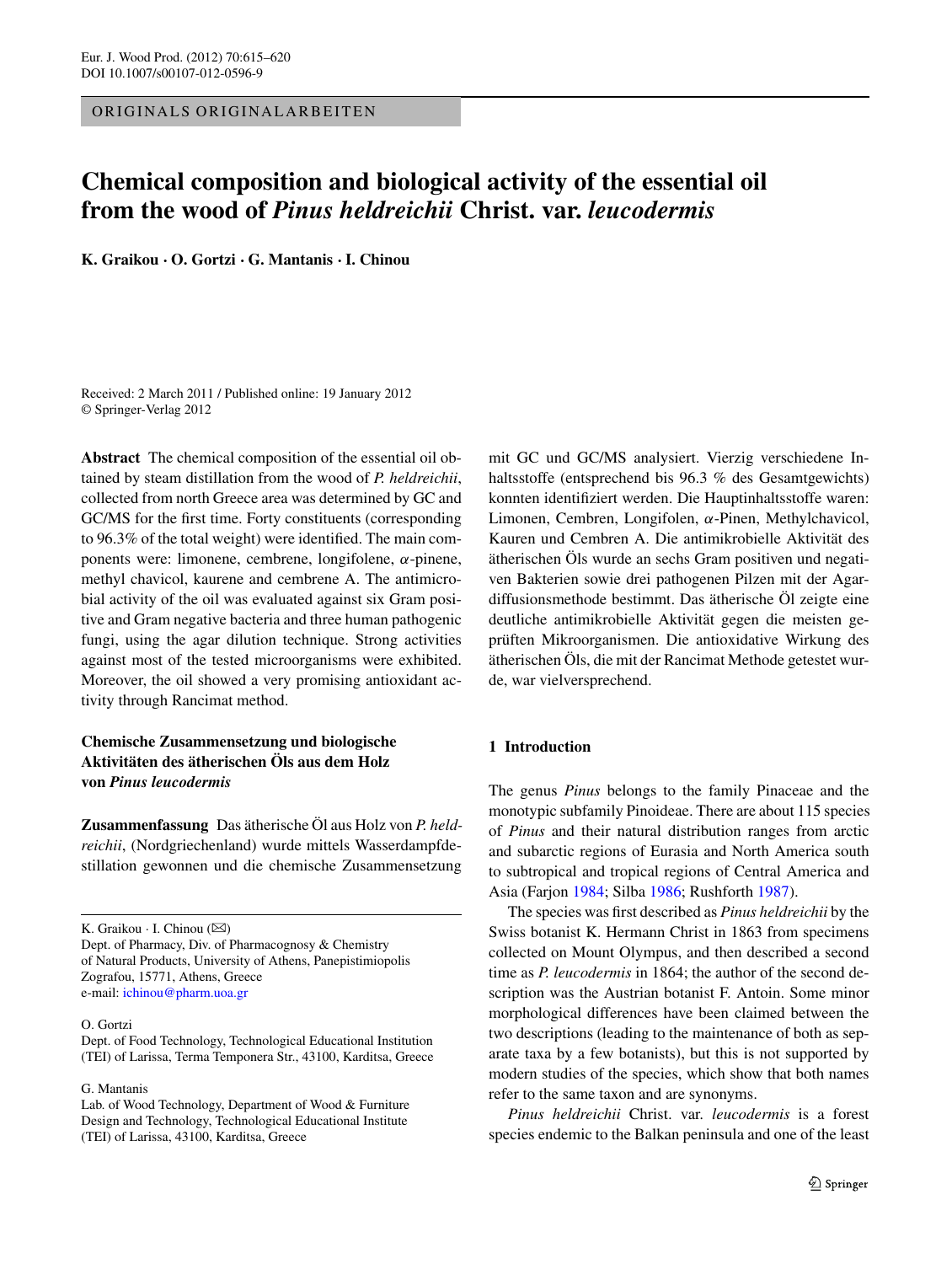studied species, often called white bark pine. It is encountered in the mountains of southeastern Europe, in southwestern Bulgaria, Bosnia, Albania, the former Yugoslav Republic of Macedonia, Serbia, northern Greece and locally in southern Italy, growing at 900–2,500 m altitude (Tsoumis [1983\)](#page-5-2). It is an evergreen tree, usually up to 25–35 m high, that has up to 2 m trunk diameter.

The tree is called Bosnian pine [English], Panzerkiefer [German], pin d'ecorce blanche [French], il pino loricato [Italian], robolo [Greek], cherna mura [Bulgarian, Serbian], whitebark pine, or Heldreich pine.

*P. heldreichii* wood is commonly used in Greece as a valuable material for making wine barrels. It is a rare, but excellent species for the timber industry, which is known to have a remarkable natural durability (Petrovic and Miric [1981\)](#page-5-3).

Lange et al. ([1994\)](#page-5-4) investigated the xylem oleoresin which was tapped from several *P. heldreichii* trees in Kosovo and thunbergol and cembrol (84.8%) were identified as its main components. In addition, this work revealed that limonene (79.4%),  $\alpha$ -pinene (11.2%) and longifolene (5.6%) were the main components of gum turpentine oil. Obst ([1998](#page-5-5)) also reported that 83% of the Bosnian pine turpentine is composed of limonene.

Additionally, several studies have been carried out on the chemical analyses of the essential oil from the needles of *P. heldreichii*. Maric et al. [\(2007](#page-5-6)) found that Bosnian pine needles material from Herzegovina is rich in limonene (52.8%), germacrene D (15.8), *α*-pinene (10.2%) and caryoplyllene (7.7%). Quite similar results were reported by Nikolic et al. [\(2007](#page-5-7)) in a research study carried out on Bosnian pine needle volatiles from different populations in Serbia and Montenegro, as well as by Petrakis et al. ([2001\)](#page-5-8) in a study on the needles' oils from trees growing in Greece, where they concluded the following chemical profile: limonene  $\gg$  $\alpha$ -pinene *>* germacrene- $D > \beta$ -caryophyllene *> β*-pinene.

Since the 16th century, a high interest has arisen in *P. heldreichii* wood, apart from wine barrel production, also as the main resource for housing, dairying and storage of goods (Todaro et al. [2007](#page-5-9)).

However, information describing its chemical properties is very limited in the literature. In this study here, the chemical composition as well as the antioxidant and the antimicrobial profile of the essential oil from the wood of *P. heldreichii* is reported for the first time.

### **2 Material and methods**

#### 2.1 Plant material and isolation of the essential oil

Straight-grained mature heartwood from ten trees of *P. heldreichii*, with an average number of 6–8 annual rings  $\text{cm}^{-2}$ , was collected from a high-altitude forest area of Pindos in north-west Greece. After a slow air-drying process of six months, small, clear wood specimens were prepared. Voucher specimen is kept in the Laboratory of Pharmacognosy & Chemistry of Natural Products, University of Athens. The dried wood was subjected to hydro-distillation for 4 h, in 0.4 l of water, in a Clevenger-type apparatus, with a water-cooled oil receiver to reduce formation of artifacts due to overheating during hydro-distillation (British Pharmacopoeia [1993\)](#page-4-1). The wood essential oil was collected over water and dried over anhydrous sodium sulfate (Panreac Quimica S.A. Barcelona, Spain) and it was stored at  $4-6$  °C until analyzed.

## 2.2 Essential oil analysis

The oil was analyzed by GC on a Perkin-Elmer 8500 gas chromatograph with FID, fitted with a Supelcowax-10 fused silica capillary column (30 m x 0.32; film thickness, 0.25 µm). The column temperature was programmed from 75 to 200 ℃ at a rate of 2.5 °C/min. The injector and detector temperatures were programmed at  $230\,^{\circ}\text{C}$  and  $300\,^{\circ}\text{C}$ , respectively. Helium was used as carrier gas at a flow rate of 0.6 ml/min. The GC-MS analysis was carried out using a Hewlett Packard 5973-6890 GC-MS operating on EI mode (equipped with a HP 5MS 30 m  $\times$  0.25 mm  $\times$  0.25 µm film thickness capillary column). Helium (1 ml/min) was used as carrier gas. Temperature program: the initial temperature of the column was  $60^{\circ}$ C (for 5 min), then raised to  $280\degree$ C within  $3\degree$ C/min, and held there for 30 min (total time: 93.33 min).The compounds were identified by comparison of their retention indexes (RI) (Massada [1976\)](#page-5-10), retention times (RT) and mass spectra with those of authentic samples and/or the NIST/NBS, NIST02, Wiley 575 libraries spectra and the literature (Adams [2007\)](#page-4-2). The percentage composition of the essential oil is based on peak areas obtained without FID factor correction.

#### 2.3 Antimicrobial activity

Antimicrobial activity of the essential oils against bacteria and fungi was determined by using the agar dilution technique. The microorganisms included two Gram-positive bacteria: *Staphylococcus aureus* (ATCC 25923) and *Staphylococcus epidermidis* (ATCC 12228); four Gram-negative bacteria: *Escherichia coli* (ATCC 25922), *Enterobacter cloacae* (ATCC 13047), *Klebsiella pneumoniae* (ATCC 13883) and *Pseudomonas aeruginosa* (ATCC 227853); and the pathogenic fungi *Candida albicans* (10231), *C. tropicalis* (13801) and *C. glabrata* (28838). Standard antibiotics (netilmicin, amoxicillin and clavulanic acid) were used in order to control the sensitivity of the tested bacteria and 5 flucytocine, amphotericin B and itraconazole were used in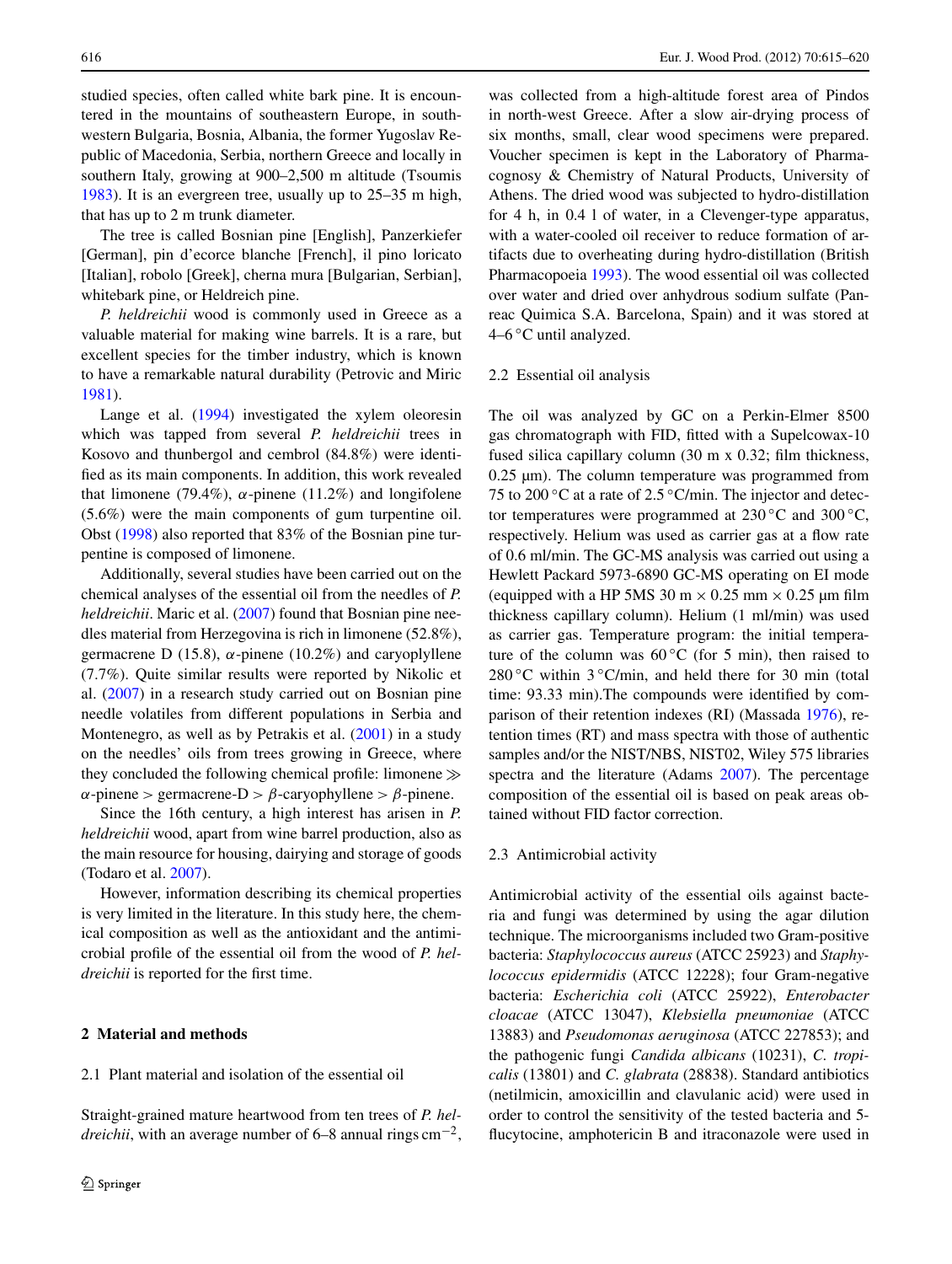order to control the tested fungi. Pure limonene, *α*-pinene and cembrene were also tested to compare their antimicrobial activities with the ones of the assayed oil. All technical data have been described previously (Runyoro et al. [2010\)](#page-5-11). Minimum inhibitory concentrations (MICs) were determined for the oil sample and the standard pure compounds under identical conditions, for comparison purposes. The experiments in all cases were repeated three times.

#### 2.4 Antioxidant activity

The method used was a modification of the Rancimat method reported by Lalas and Tsaknis [\(2002](#page-5-12)). About three grams of oil consisting of purified sunflower oil and pinus oil (0%-Control, 1%, and 2%) were accurately weighed into the reaction vessel of the Rancimat 743 (Metrhom LTD, Herisau, CH 9101, Switzerland). The reaction vessels were placed in the apparatus. The conditions were set at 70 °C and 7 L/h. The protection factor (P.F.) was calculated as P.F. = *(*induction period with antioxidant)/(induction period without antioxidant). A protection factor greater than 1 indicates inhibition of the lipid oxidation. The higher the value, the better is the antioxidant activity (Lalas and Dourtoglou [2003\)](#page-5-13).

Preparation of oil for Rancimat method: Sunflower oil (Sol, Elais S.A., Athens, Greece) was purified from trace metals and other prooxidants via adsorption chromatography to yield purified sunflower oil triacylglycerol fractions according to the method described by Fuster et al. [\(1998](#page-5-14)). A glass column  $(40 \times 2.5 \text{ cm } \text{i.d.})$  (wrapped with aluminum foil to prevent light-induced oxidations during the purification process), plugged with glass wool, was packed with 250 g of alumina (activated at  $100\degree$ C for 8 h and then at  $200\degree$ C for 12 h) suspended in *n*-hexane, capped with sea sand, and conditioned by prewashing with 200 ml of *n*-hexane. The oil (100 ml) was dissolved in an equal volume of hexane and passed through the column, which was then washed with 200 ml of *n*-hexane. The hexane (total volume 300 ml) was evaporated using a rotary evaporator and the triacylglycerols were collected in an aluminium foil-wrapped flask.

#### 2.5 Statistical analysis

The results were expressed as average values. Data are expressed as means  $\pm$  S.D.

# **3 Results and discussion**

The results obtained from the chemical composition are summarized in Table [1](#page-2-0). The identified components represent 96.30% of the total oil. The percentages of the constituents

<span id="page-2-0"></span>**Table 1** Main components of the essential oil from *P. heldreichii* wood **Tab. 1** Hauptinhaltsstoffe des ätherischen Öls aus dem Holz von *P. heldreichii*

|              | Compound*                 | $%$ in ess.oil | $HP-5^{\S}$ | Method of<br>identification |
|--------------|---------------------------|----------------|-------------|-----------------------------|
| 1            | $\alpha$ -pinene          | 6.43           | 931         | a, b, c                     |
| 2            | camphene                  | 0.37           | 942         | a, b, c                     |
| 3            | $\beta$ -pinene           | 0.25           | 966         | a, b, c                     |
| 4            | myrcene                   | 1.09           | 975         | a, b, c                     |
| 5            | limonene                  | 28.70          | 1040        | a, b, c                     |
| 6            | $\alpha$ -terpinolene     | 0.34           | 1085        | a, b, c                     |
| 7            | exo-fenchol               | 0.63           | 1121        | a, b, c                     |
| 8            | $\beta$ -terpineol        | 0.11           | 1150        | a, b, c                     |
| 9            | camphene hydrate          | 0.20           | 1154        | a, b, c                     |
| 10           | borneol                   | 0.83           | 1170        | a, b, c                     |
| 11           | terpinen-4-ol             | 0.26           | 1177        | a, b, c                     |
| 12           | methyl chavicol           | 5.94           | 1195        | a, b, c                     |
| 13           | $\gamma$ -terpineol       | 2.48           | 1199        | a, b, c                     |
| 14           | trans-carveol             | 0.15           | 1217        | a, b, c                     |
| 15           | cis-carveol               | 0.06           | 1231        | a, b, c                     |
| 16           | carvacrol methyl ether    | 0.05           | 1236        | a, b, c                     |
| 17           | carvone                   | 0.16           | 1242        | a, b, c                     |
| 18           | iso-bornyl acetate        | 0.05           | 1282        | a, b, c                     |
| 19           | $\alpha$ -longipinene     | 0.86           | 1350        | a, b, c                     |
| 20           | $\alpha$ -ylangene        | 0.13           | 1367        | a, b, c                     |
| 21           | longicyclene              | 0.27           | 1372        | a, b, c                     |
| 22           | sativene                  | 0.35           | 1389        | a, b, c                     |
| 23           | longifolene               | 6.89           | 1412        | a, b, c                     |
| 24           | trans- $\beta$ -farnesene | 0.25           | 1453        | a, b, c                     |
| 25           | $\beta$ -chamigrene       | 0.12           | 1472        | a, b, c                     |
| 26           | $\beta$ -selinene         | 1.05           | 1489        | a, b, c                     |
| 27           | $\alpha$ -selinene        | 0.42           | 1495        | a, b, c                     |
| 28           | $\beta$ -himachalene      | 0.07           | 1498        | a, b, c                     |
| 29           | $\beta$ -bisabolene       | 0.06           | 1506        | a, b, c                     |
| 30           | juniperol                 | 0.51           | 1601        | a,c                         |
| 31           | cembrene                  | 23.82          | 1936        | a, b, c                     |
| 32           | cembrene A                | 5.58           | 1946        | a, b, c                     |
| 33           | kaurene type              | 0.24           | 1957        | c                           |
| 34           | phenanthrene type         | 0.22           | 1974        | $\mathbf c$                 |
| 35           | kaur-15-ene               | 0.16           | 1997        | a, b, c                     |
| 36           | kaurene                   | 5.88           | 2043        | a, b, c                     |
| 37           | abietadiene               | 0.39           | 2083        | a, b, c                     |
| 38           | sandaracopimarinal        | 0.37           | 2182        | a, b, c                     |
| 39           | dehydro abietal           | 0.06           | 2270        | a, b, c                     |
| 40           | 4-epi-abietal             | 0.47           | 2307        | a, b, c                     |
| <b>Total</b> |                           | 96.3%          |             |                             |

\*Compounds listed in order of elution from a HP-5 MS column

§ Retention indices (KI) on HP-5 MS capillary column

 $a =$  Retention time;  $b =$  Retention Index;  $c =$  mass spectra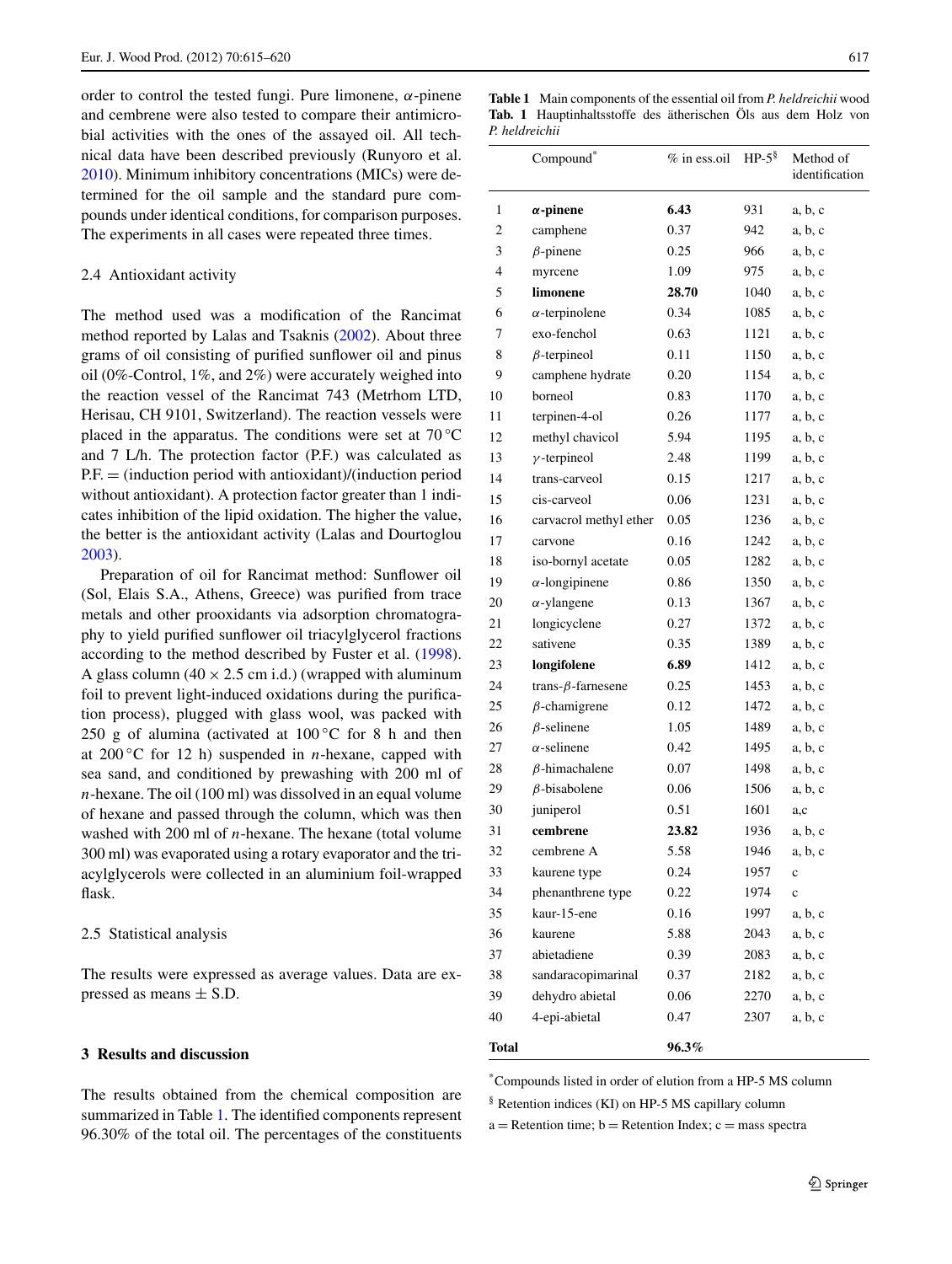are based on normalization of peak areas without application of the response correction factor. The major components are: limonene 28.70%, cembrene 23.82%, longifolene 6.89%, *α*pinene 6.43%, methyl chavicol 5.94%, kaurene 5.88% and cembrene A 5.58%.

It has to be noted, the presence in the oil of a total 37.18% of monoterpene hydrocarbons and 36.07% of diterpenes followed by oxygenated monoterpenes 10.92% and sesquiterpenes 10.47% (Table [2\)](#page-3-0). High level of monoterpenes (∼ 60%*)* was also detected in the essential oil from the needles of *P. heldreichii* growing in Greece (Petrakis et al. [2001\)](#page-5-8).

<span id="page-3-0"></span>Comparing the results of this study with previously reported ones on essential oils from different parts of the tree, both wood and needles oil have limonene and *α*-pinene as the most abundant components, while the rest major constituents are not comparable. So, in the wood oil, cembrene

**Table 2** Composition of different classes of terpenes in the essential oil of *P. heldreichii* wood

**Tab. 2** Zusammensetzung der verschiedenen Terpenklassen im ätherischen Öl von *P. heldreichii* Holz

| Compounds                | $\%$ in essential oil |       |  |
|--------------------------|-----------------------|-------|--|
| Monoterpene              | 37.18                 |       |  |
| Sesquiterpene            | 10.47                 |       |  |
| Diterpenes               | 36.07                 |       |  |
| Hydrocarbons             |                       | 83.72 |  |
| Oxygenated monoterpenes  | 10.92                 |       |  |
| Oxygenated Sesquiterpene | 0.51                  |       |  |
| Oxygenated Diterpenes    | 0.90                  |       |  |
| Oxygenated compounds     |                       | 12.33 |  |
| <i>Others</i>            |                       | 0.22  |  |
| Total                    |                       | 96.27 |  |

and longifolene (23.82% and 6.89% respectively) are among its main constituents, while they are almost absent in the needle oil (Table [3](#page-3-1)).

On the other hand, the composition of the wood oil in comparison with the xylem oleoresin (Lange et al. [1994\)](#page-5-4) shows a completely different chemical profile. Wood oil has only some similarities with gum turpentine oil (Lange et al. [1994\)](#page-5-4) regarding the presence of its main constituents (*α*pinene, *β*-pinene, limonene, methyl chavicol longifolene) but with totally different percentages (limonene ∼ 80% in gum oil but only 29% in wood oil) while cembrene, cembrene A and kaurene appeared only in wood oil (Table [3](#page-3-1)).

The wood oil was tested against Gram (±*)* bacteria and fungi and exhibited a wide profile of antimicrobial activity (Table [4](#page-4-3)) against all tested microorganisms (MIC values 2.00–3.74 mg/ml) while pure limonene was almost inactive and *α*-pinene showed a moderate antimicrobial profile (MIC values 2–15 mg/ml) in accordance with previously reported results (Runyoro et al. [2010](#page-5-11)). The expressed quite strong activity of the wood oil of *P. heldreichii* could be mainly attributed to the content in cembrene (23.82%) which shows a strong activity against Gram-positive bacteria and pathogenic fungi (Table [4](#page-4-3)) as it has been also previously reported (Chen et al. [2009](#page-4-4)). Cembrene which is the main constituent only of the wood oil of the tree seems to be recognized as the most valuable compound for its antimicrobial activity.

The protection of *P. heldreichii* wood oil on purified sun-flower oil was also studied (Table [5\)](#page-4-5). In all ratios used, wood oil improved significantly the resistance of sunflower oil to oxidation. The results obtained, using the Rancimat method to evaluate the antioxidant activity, showed that *P. heldreichii* wood oil can be considered as a good natural source with significant antioxidant activity. This activity can be attributed to the main constituents and/or to synergy among

<span id="page-3-1"></span>**Table 3** Main components (% in essential oil) from different parts of *P. heldreichii* **Tab. 3** Hauptinhaltsstoffe (Anteil im ätherischen Öl in %) verschiedener Pflanzenteile von *P. heldreichii*

| Compounds                      |           | Wood Xylem oleoresin Gum turpentine<br>(Lange et al.)<br>1994) | oil (Lange et al.<br>1994) | <b>Needles</b><br>(Petrakis et al.<br>2001) | <b>Needles</b><br>(Maric et al.)<br>2007) | <b>Needles</b><br>(Nikolic et al.<br>$2007$ ) |
|--------------------------------|-----------|----------------------------------------------------------------|----------------------------|---------------------------------------------|-------------------------------------------|-----------------------------------------------|
| $\alpha$ -pinene               | 6.43      | $\overline{\phantom{a}}$                                       | 11.16                      | 13.8                                        | 10.2                                      | 17.51                                         |
| $\beta$ -pinene                | 0.25      |                                                                | 0.47                       | 4.2                                         | 3.0                                       | 5.66                                          |
| limonene                       | $28.70 -$ |                                                                | 79.44                      | 34.3                                        | 52.8                                      | 26.30                                         |
| methyl chavicol                | 5.94      |                                                                | 0.18                       |                                             |                                           |                                               |
| longifolene                    | 6.89      | 1.1                                                            | 5.62                       |                                             |                                           |                                               |
| $\beta$ -caryophyllene –       |           |                                                                | 0.09                       | 8.4                                         | 7.7                                       | 10.41                                         |
| germacrene D                   |           |                                                                | -                          | 12.8                                        | 15.8                                      | 13.53                                         |
| cembrene                       |           | 23.82 5.6 or 4.1                                               |                            | 0.2                                         | 0.1                                       |                                               |
| cembrene A                     | 5.58      |                                                                |                            | -                                           |                                           |                                               |
| kaurene                        | 5.88      |                                                                |                            | 0.3                                         |                                           |                                               |
| thunbergol/<br>cembrol $(1:2)$ |           | 84.8                                                           |                            | -                                           |                                           |                                               |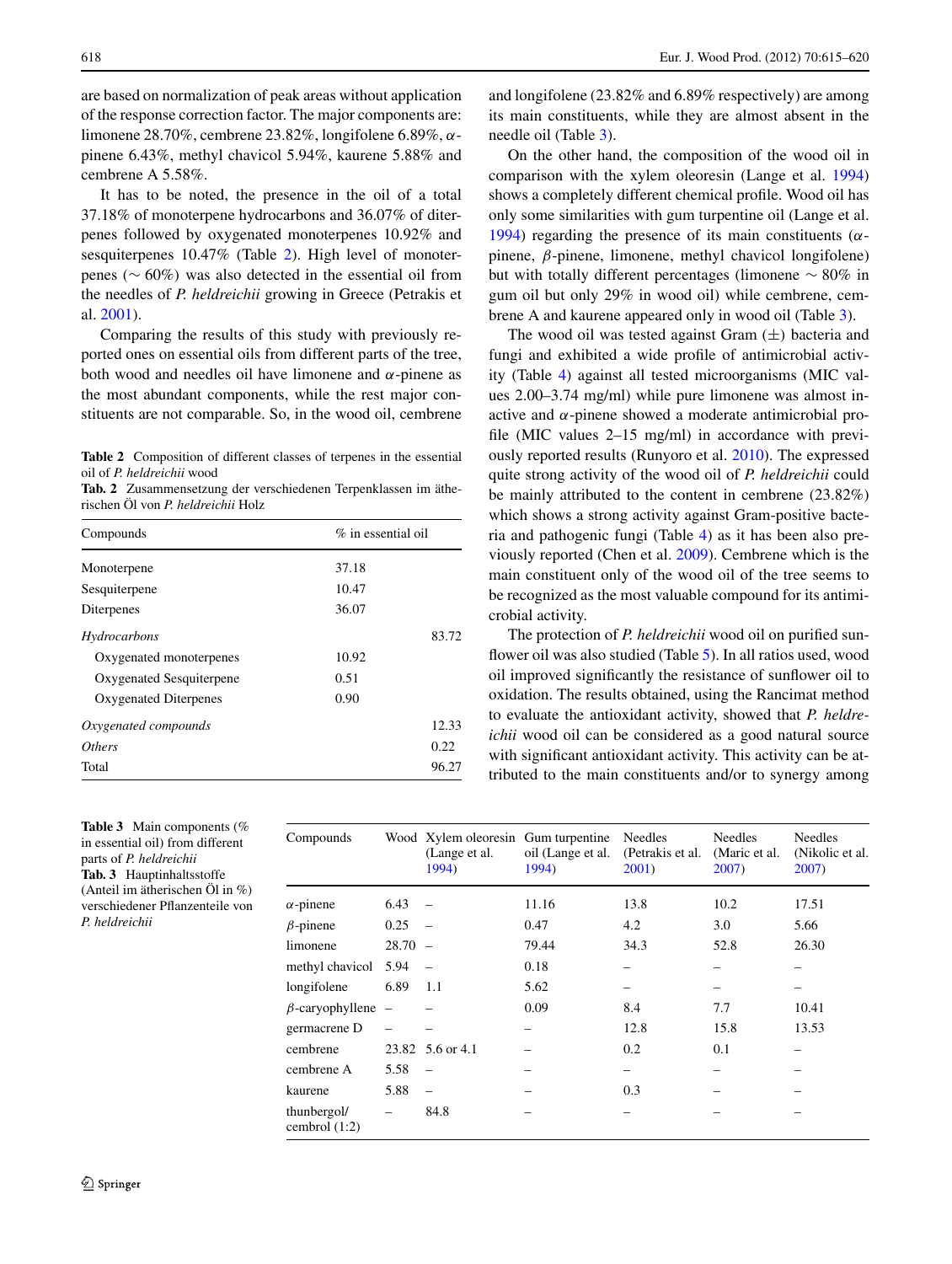<span id="page-4-3"></span>**Table 4** Antimicrobial activities (MIC mg/ml) of the studied *P. heldreichii* essential oil and its main components **Tab. 4** Antimikrobielle Aktivität (MIC mg/ml) des ätherischen Öls von *P. heldreichii* und seiner Hauptinhaltsstoffe

| Species-<br>essential oils | S. aureus          |                                           |                      |                                           | S. epidermidis P. aeruginosa E. cloacae K. pneumoniae E. coli |                         |                                         | C. albicans C. tropicalis C. glabrata |                      |
|----------------------------|--------------------|-------------------------------------------|----------------------|-------------------------------------------|---------------------------------------------------------------|-------------------------|-----------------------------------------|---------------------------------------|----------------------|
| P. heldreichii             | 2.20               | 2.45                                      | 3.00                 | 3.25                                      | 3.74                                                          | 3.12                    | 2.75                                    | 2.20                                  | 2.00                 |
| Limonene                   | >20                | >20                                       | >25                  | >25                                       | >25                                                           | >20                     | >25                                     | >25                                   | >25                  |
| $\alpha$ -Pinene           | 7.50               | 9.50                                      | 6.00                 | 15.00                                     | 8.00                                                          | 2.00                    | 4.00                                    | 4.00                                  | 2.00                 |
| Cembrene                   | 1.40               | 1.54                                      | 4.72                 | >25                                       | 5.26                                                          | 6.70                    | 4.84                                    | 3.71                                  | 3.27                 |
| Itraconazole               | NT                 | NT                                        | NT                   | NT.                                       | NT                                                            | NT                      | $1 \times 10^{-3}$                      | $0.1 \times 10^{-3}$                  | $1 \times 10^{-3}$   |
| 5-Flucytocine              | NT                 | <b>NT</b>                                 | NT                   | NT                                        | <b>NT</b>                                                     | NT                      | $0.1 \times 10^{-3}$ $1 \times 10^{-3}$ |                                       | $10 \times 10^{-3}$  |
| Amphotericin B             | NT                 | <b>NT</b>                                 | <b>NT</b>            | NT                                        | NT                                                            | <b>NT</b>               | $1 \times 10^{-3}$                      | $0.5 \times 10^{-3}$                  | $0.4 \times 10^{-3}$ |
| Netilmicin                 | $4 \times 10^{-3}$ | $4 \times 10^{-3}$                        | $8.8 \times 10^{-3}$ | $8 \times 10^{-3}$                        | $8 \times 10^{-3}$                                            | $10 \times 10^{-3}$     | <b>NT</b>                               | NT                                    | NT                   |
| Amoxicillin                | $2 \times 10^{-3}$ | $2 \times 10^{-3}$                        | $2.4 \times 10^{-3}$ | $2.8 \times 10^{-3}$ $2.2 \times 10^{-3}$ |                                                               | $2 \times 10^{-3}$      | <b>NT</b>                               | NT                                    | NT                   |
| Clavulanic acid            |                    | $0.5 \times 10^{-3}$ $0.5 \times 10^{-3}$ | $1 \times 10^{-3}$   | $1.6 \times 10^{-3}$ 1 $\times 10^{-3}$   |                                                               | $1.2 \times 10^{-3}$ NT |                                         | NT                                    | NT                   |

<span id="page-4-5"></span> $NT = not tested$ 

**Table 5** Protection factor of various concentrations of *P. heldreichii* wood oil on purified sunflower oil

**Tab. 5** Antioxidativer Effekt verschiedener Konzentrationen des ätherischen Öls aus dem Holz von *P. heldreichii* auf Sonnenblumenöl

| Sample             | Oil in sunflower oil $(\%)$ | Protection factor   |
|--------------------|-----------------------------|---------------------|
| P. heldreichii oil |                             | $2.17 \ (\pm 0.06)$ |
| P. heldreichii oil |                             | $2.08 \ (\pm 0.02)$ |

Values are means of triplicate determinations and standard deviation (SD) is given in parenthesis

the different oil components. The measured antioxidant power depends on the chosen method, the concentration and the nature and physicochemical properties of the studied antioxidant (Martos-Viuda et al. [2010](#page-5-15)). However, the increase in the quantity of wood oil added to the mixture did not increase the induction period. Studies indicate that some dietary compounds may have concentration-dependent antioxidant or prooxidant activities. It has been observed that the activity of some antioxidants does not increase linearly with increasing concentration. At sufficiently high levels of addition, it may even become a pro-oxidant (Schuler [1990](#page-5-16)). It is well known that phenolic compounds are strong antioxidant agents, but recently it has been published that essential oils rich in nonphenolic compounds may also exhibit antioxidant properties (Kordali et al. [2005\)](#page-5-17). It has been published in recent literature, that compounds like limonene, *α*-pinene, *β*pinene and kaurene type diterpenoids, which are among the most abundant in the studied wood oil, have shown strong to moderate antioxidant activity (Ruberto and Baratta [2000](#page-5-18); Thirugnanasampandan et al. [2008](#page-5-19)), so the exhibited antioxidant activity could suggest to be attributed mainly to them.

## **4 Conclusion**

The GC and GC/MS analyses of the essential oil from *P. heldreichii* wood led to the identification of forty constituents (corresponding to 96.30% of the total weight) among which limonene, cembrene, longifolene and *α*-pinene have been found as the most abundant ones.

Besides, the oil exhibited a broad spectrum of strong antimicrobial activities especially against Gram positive bacteria (MIC values 2.20–2.45 mg/ml) and human pathogenic fungi (MIC values 2.0–2.5 mg/ml). This activity could be mainly attributed to the high content of cembrene identified in significant amounts (∼ 24%*)* only in the wood oil of *P. heldreichii*, among the previous studied volatiles, from different parts of the tree. However, further investigation should be carried out on new series of pathogenic microorganisms, in order to validate a potent antiseptic use in the field of cosmetics.

Moreover, the antioxidant activity of *P. heldreichii* oil could find further potential application in the area of food protection mostly in the process of food storage.

<span id="page-4-4"></span><span id="page-4-2"></span><span id="page-4-1"></span>Finally, except for the well known extensive use of *P. heldreichii* wood in the timber industry, this study contributes to the further exploitation of the wood oil in the above mentioned different commercial areas of high interest.

### <span id="page-4-0"></span>**References**

Adams RP (2007) Identification of essential oil components by gas chromatography/mass spectroscopy. Allured, Carol Stream

- British Pharmacopoeia (1993) vol I, international ed. HMSO, London
- Chen S, Liu J, Gong H, Yang D (2009) Identification and antibacterial activity of secondary metabolites from *Taxus* endophytic fungus. Chin J Biotechnol 25:368–374
- Farjon A (1984) Pines: drawings and descriptions of the genus *Pinus*. Brill & Backhuys, Leiden